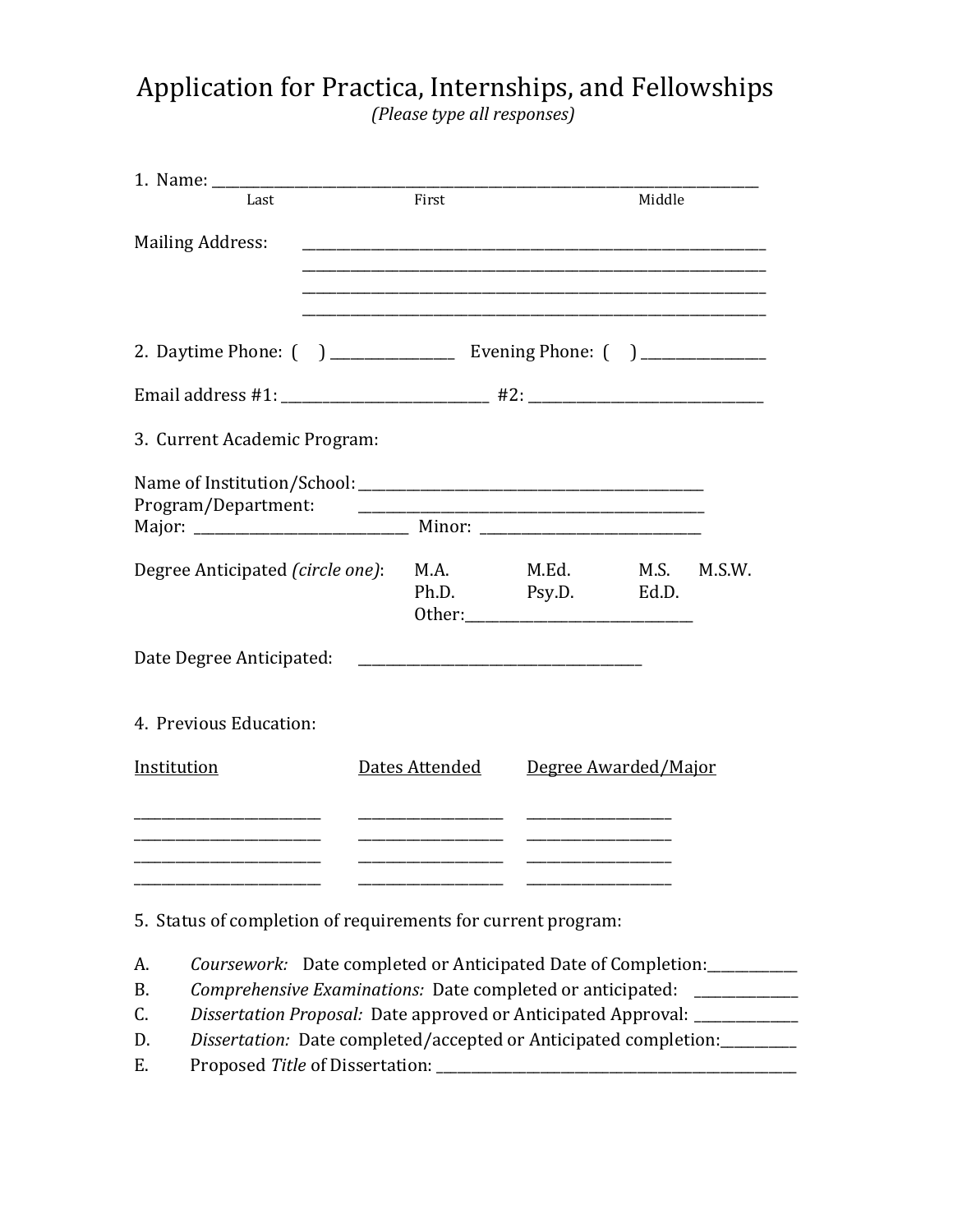6. Relevant Applied Experience (e.g., practica, employments, volunteer work, etc.):

| Name of Facility/Setting | Population (outpatient,<br>inpatient, adults, children, etc.)                   | <b>Dates</b> |
|--------------------------|---------------------------------------------------------------------------------|--------------|
|                          |                                                                                 |              |
|                          |                                                                                 |              |
| therapy/counseling:      | 7. Describe any experience you have leading or conducting group                 |              |
|                          |                                                                                 |              |
|                          |                                                                                 |              |
| implemented:             | 8. Describe any workshops, seminars or other programs you have designed and/or  |              |
|                          |                                                                                 |              |
|                          |                                                                                 |              |
|                          |                                                                                 |              |
| professional:            | 9. Describe what you perceive as your strengths and limitations as a developing |              |
| Strengths:               |                                                                                 |              |
|                          |                                                                                 |              |
|                          |                                                                                 |              |
|                          |                                                                                 |              |
| Limitations:             |                                                                                 |              |
|                          |                                                                                 |              |
|                          |                                                                                 |              |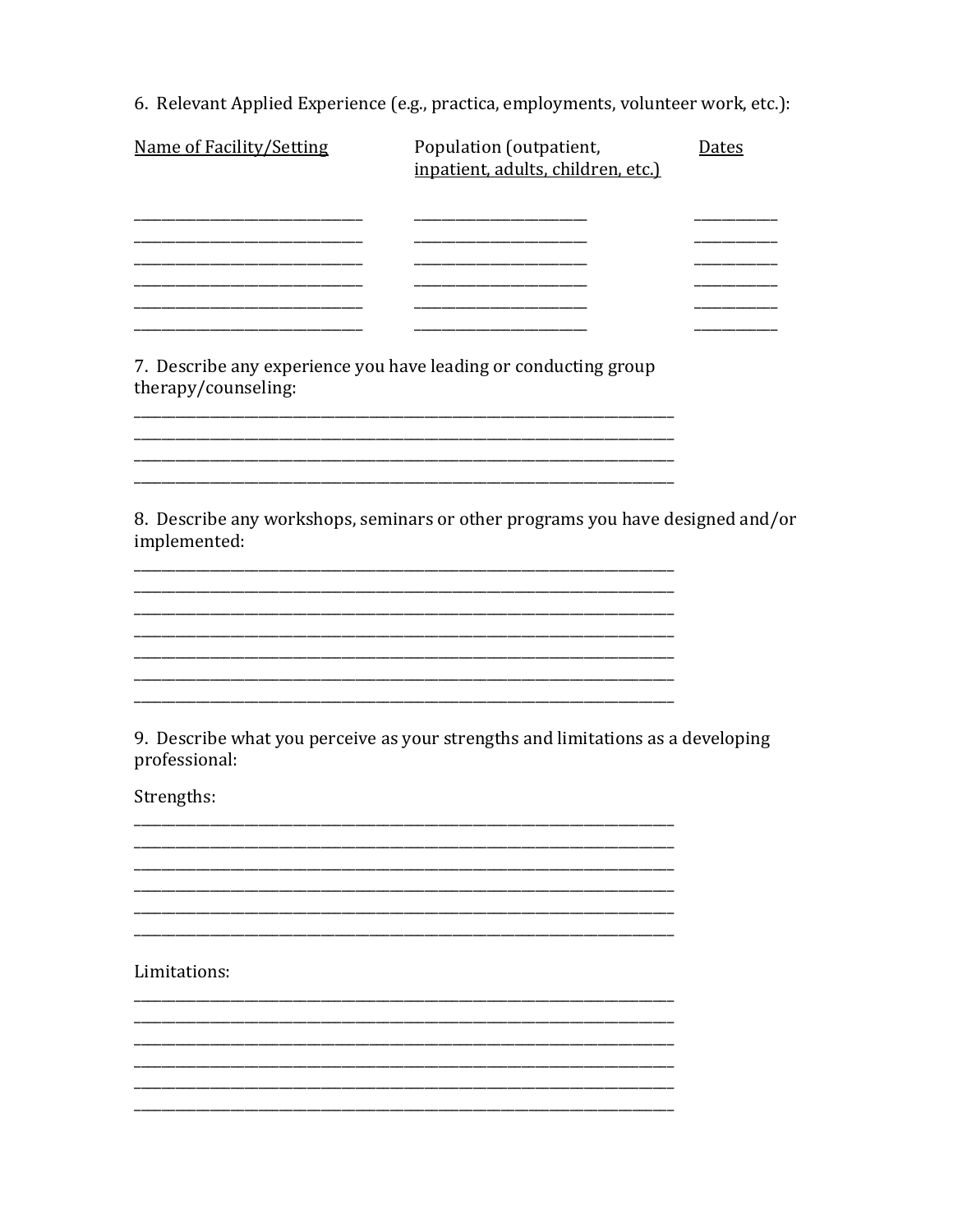10. List and describe any specific professional areas of interest or expertise you have (e.g., eating disorders, hypnosis, women's issues, psychotherapy research, trauma recovery, etc.)

<u> 1989 - Jan James James James James James James James James James James James James James James James James J</u> 

11. Please list and succinctly describe three or more professionally relevant goals you would like to pursue during an internship or practicum placement:

12. In what ways do you imagine that an internship or practicum placement at CASAS might contribute to your pursuit of professional goals in your future?

<u> 1989 - Johann Barn, mars ann an t-Amhain ann an t-Amhain an t-Amhain an t-Amhain an t-Amhain an t-Amhain an t-</u> 

13. Please list the name, title(s), and current telephone number(s) of your Director of Training or his/her equivalent in your academic program. Also, list the names, titles, and current telephone numbers of two other persons who are thoroughly familiar with your professional and/or academic work.

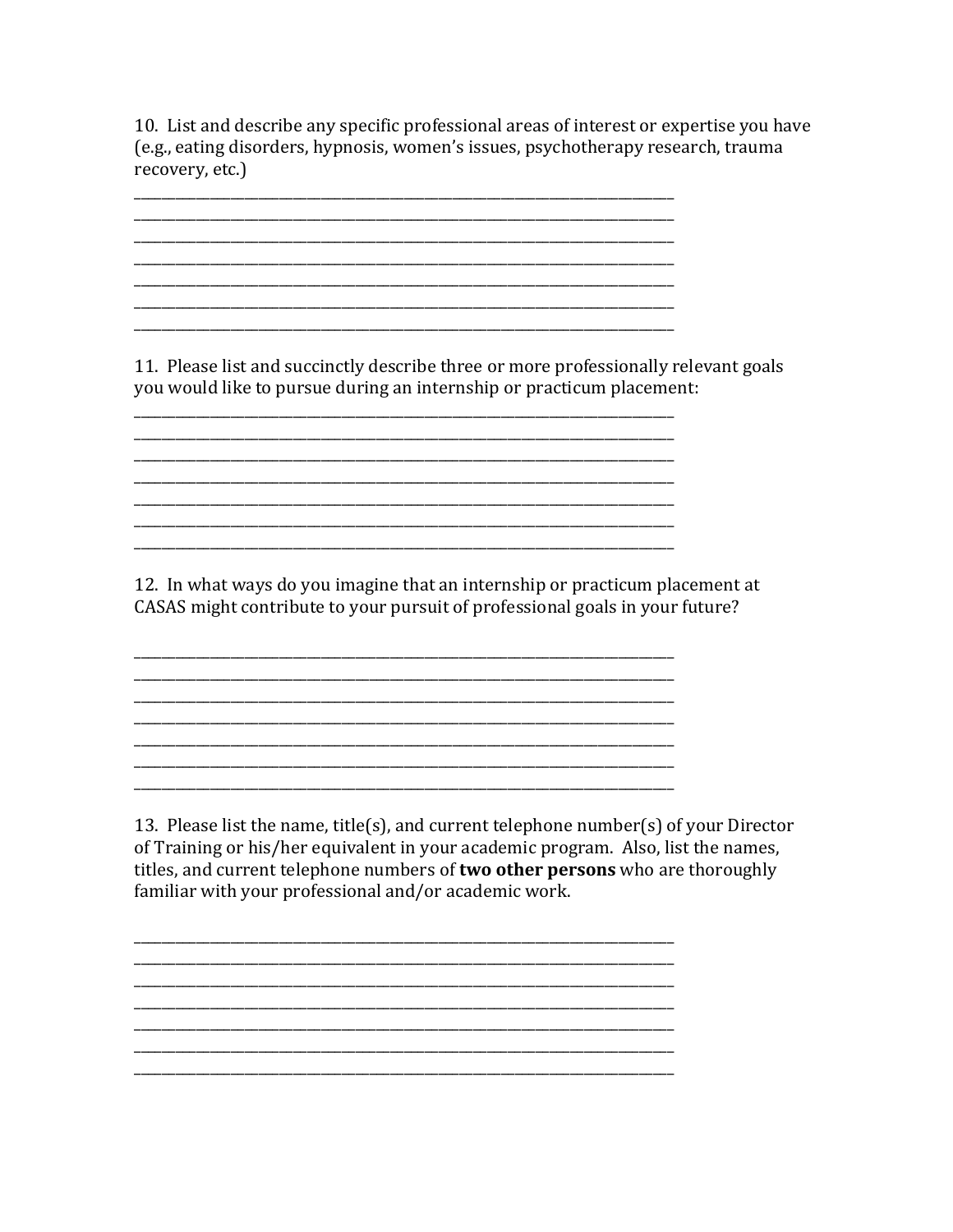14. Have you ever been **arrested**?

YES\_NO\_

If yes, please explain each instance/offense:

15. Have you ever been **convicted** of any offense aside from minor traffic infractions?

\_\_\_\_\_\_\_\_\_\_\_\_\_\_\_\_\_\_\_\_\_\_\_\_\_\_\_\_\_\_\_\_\_\_\_\_\_\_\_\_\_\_\_\_\_\_\_\_\_\_\_\_\_\_\_\_\_\_\_\_\_\_\_\_\_\_\_\_\_\_\_\_\_\_\_\_\_\_

\_\_\_\_\_\_\_\_\_\_\_\_\_\_\_\_\_\_\_\_\_\_\_\_\_\_\_\_\_\_\_\_\_\_\_\_\_\_\_\_\_\_\_\_\_\_\_\_\_\_\_\_\_\_\_\_\_\_\_\_\_\_\_\_\_\_\_\_\_\_\_\_\_\_\_\_\_\_

\_\_\_\_\_\_\_\_\_\_\_\_\_\_\_\_\_\_\_\_\_\_\_\_\_\_\_\_\_\_\_\_\_\_\_\_\_\_\_\_\_\_\_\_\_\_\_\_\_\_\_\_\_\_\_\_\_\_\_\_\_\_\_\_\_\_\_\_\_\_\_\_\_\_\_\_\_\_

\_\_\_\_\_\_\_\_\_\_\_\_\_\_\_\_\_\_\_\_\_\_\_\_\_\_\_\_\_\_\_\_\_\_\_\_\_\_\_\_\_\_\_\_\_\_\_\_\_\_\_\_\_\_\_\_\_\_\_\_\_\_\_\_\_\_\_\_\_\_\_\_\_\_\_\_\_\_

\_\_\_\_\_\_\_\_\_\_\_\_\_\_\_\_\_\_\_\_\_\_\_\_\_\_\_\_\_\_\_\_\_\_\_\_\_\_\_\_\_\_\_\_\_\_\_\_\_\_\_\_\_\_\_\_\_\_\_\_\_\_\_\_\_\_\_\_\_\_\_\_\_\_\_\_\_\_

YES NO If yes, please explain:

16. Have you ever been **hospitalized** for a mental health issue?

\_\_\_\_\_\_\_\_\_\_\_\_\_\_\_\_\_\_\_\_\_\_\_\_\_\_\_\_\_\_\_\_\_\_\_\_\_\_\_\_\_\_\_\_\_\_\_\_\_\_\_\_\_\_\_\_\_\_\_\_\_\_\_\_\_\_\_\_\_\_\_\_\_\_\_\_\_\_ \_\_\_\_\_\_\_\_\_\_\_\_\_\_\_\_\_\_\_\_\_\_\_\_\_\_\_\_\_\_\_\_\_\_\_\_\_\_\_\_\_\_\_\_\_\_\_\_\_\_\_\_\_\_\_\_\_\_\_\_\_\_\_\_\_\_\_\_\_\_\_\_\_\_\_\_\_\_

\_\_\_\_\_\_\_\_\_\_\_\_\_\_\_\_\_\_\_\_\_\_\_\_\_\_\_\_\_\_\_\_\_\_\_\_\_\_\_\_\_\_\_\_\_\_\_\_\_\_\_\_\_\_\_\_\_\_\_\_\_\_\_\_\_\_\_\_\_\_\_\_\_\_\_\_\_\_

YES\_\_ NO\_

If yes, please explain on a separate, attached sheet.

17. Do you have any history of any **mental health concerns** that are **not** successfully resolved/managed?

YES\_NO\_ If yes, please explain on a separate, attached sheet.

18. Please describe **any** impediments you might have:

- that could negatively affect your capacity to effectively deliver counseling services, or
- that might lessen your ability to demonstrate responsible, orderly, conscientious personal or professional conduct:

\_\_\_\_\_\_\_\_\_\_\_\_\_\_\_\_\_\_\_\_\_\_\_\_\_\_\_\_\_\_\_\_\_\_\_\_\_\_\_\_\_\_\_\_\_\_\_\_\_\_\_\_\_\_\_\_\_\_\_\_\_\_\_\_\_\_\_\_\_\_\_\_\_\_\_\_\_\_

\_\_\_\_\_\_\_\_\_\_\_\_\_\_\_\_\_\_\_\_\_\_\_\_\_\_\_\_\_\_\_\_\_\_\_\_\_\_\_\_\_\_\_\_\_\_\_\_\_\_\_\_\_\_\_\_\_\_\_\_\_\_\_\_\_\_\_\_\_\_\_\_\_\_\_\_\_\_

\_\_\_\_\_\_\_\_\_\_\_\_\_\_\_\_\_\_\_\_\_\_\_\_\_\_\_\_\_\_\_\_\_\_\_\_\_\_\_\_\_\_\_\_\_\_\_\_\_\_\_\_\_\_\_\_\_\_\_\_\_\_\_\_\_\_\_\_\_\_\_\_\_\_\_\_\_\_